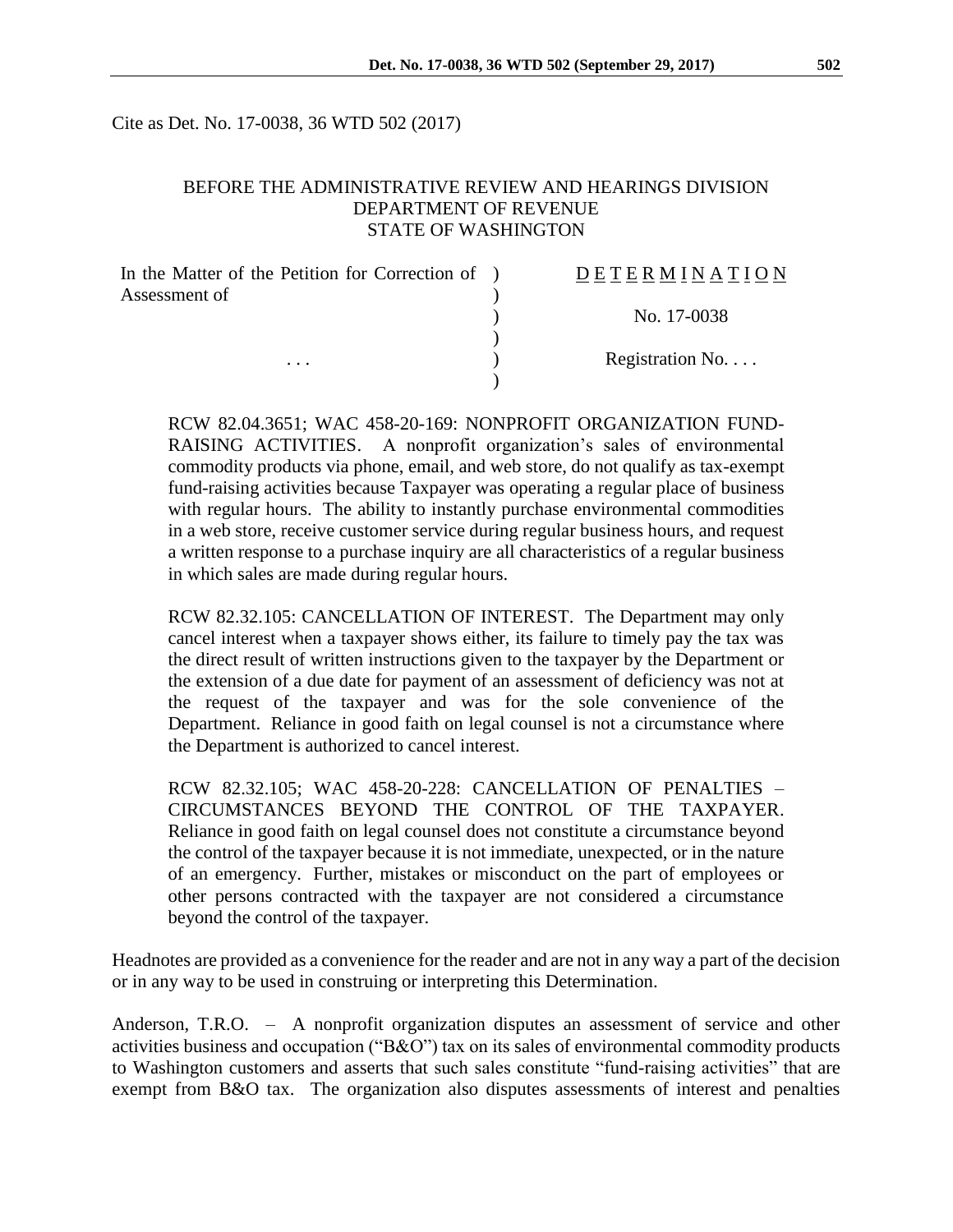because it asserts it did not report and pay B&O tax under the advice of legal counsel. Petition  $denied.<sup>1</sup>$ 

### ISSUES

- 1. Whether a nonprofit organization's sales of environmental commodity products via phone, email, and web store, to Washington customers constitute a fund-raising activity exempt from B&O tax under RCW 82.04.3651 and WAC 458-20-169.
- 2. Whether RCW 82.32.105 authorizes the Department to cancel assessments of interest or penalties because a nonprofit organization relied in good faith on the advice of legal counsel when it did not report income and pay taxes.

# FINDINGS OF FACT

. . . ("Taxpayer") is a nonprofit organization that is exempt from Federal income tax under section  $501(c)(3)$  of the Internal Revenue Code. Taxpayer's mission . . . is to encourage and fund projects that develop clean, environmentally preferred, renewable energy, and restore and protect fish and wildlife habitat.<sup>2</sup>

Taxpayer describes itself as an "entrepreneurial 501(c)(3) nonprofit organization" because it receives funds through a combination of revenue-generating products and services and contributions from philanthropic organizations.<sup>3</sup> One such revenue-generating product is the sale of environmental commodity products; specifically, renewable energy credits, water restoration certificates, and carbon offsets. Whether Taxpayer's sales of environmental commodity products to Washington customers is subject to B&O tax is at issue here.

Taxpayer's website states as follows on a webpage entitled "Environmental Products":

. . .

[.](http://www.b-e-f.org/environmental-products/).. (February 2, 2017) (emphasis in original). Visitors can select environmental commodity products to learn more about and request consultations. Visitors can also immediately purchase a prepackaged environmental commodity product in Taxpayer's web store with secure checkout.<sup>4</sup> Taxpayer's web store provides a toll-free phone number for customer support, from 7:00 a.m. – 4:00 p.m. PST on Monday through Friday and an inquiry form for contacting Taxpayer outside of the customer support business hours.

The Department's Audit Division ("Audit") reviewed Taxpayer's books and records from December 1, 2012, through June 30, 2015 (the "Audit Period"). On December 17, 2015, Audit issued an assessment for \$ . . . against Taxpayer, [including] \$ . . . in service and other activities

 $\overline{a}$ 

<sup>&</sup>lt;sup>1</sup> Identifying details regarding the taxpayer and the assessment have been redacted pursuant to RCW 82.32.410.

 $2 \dots$  (January 27, 2017)[.](https://www.guidestar.org/profile/93-1248274)

<sup>&</sup>lt;sup>3</sup> [.](http://www.b-e-f.org/why-bef/how-we-are-funded/).. (January 27, 2017).

<sup>4</sup> Taxpayer offers the following prepackaged environmental products for immediate purchase: . . . (February 2, 2017).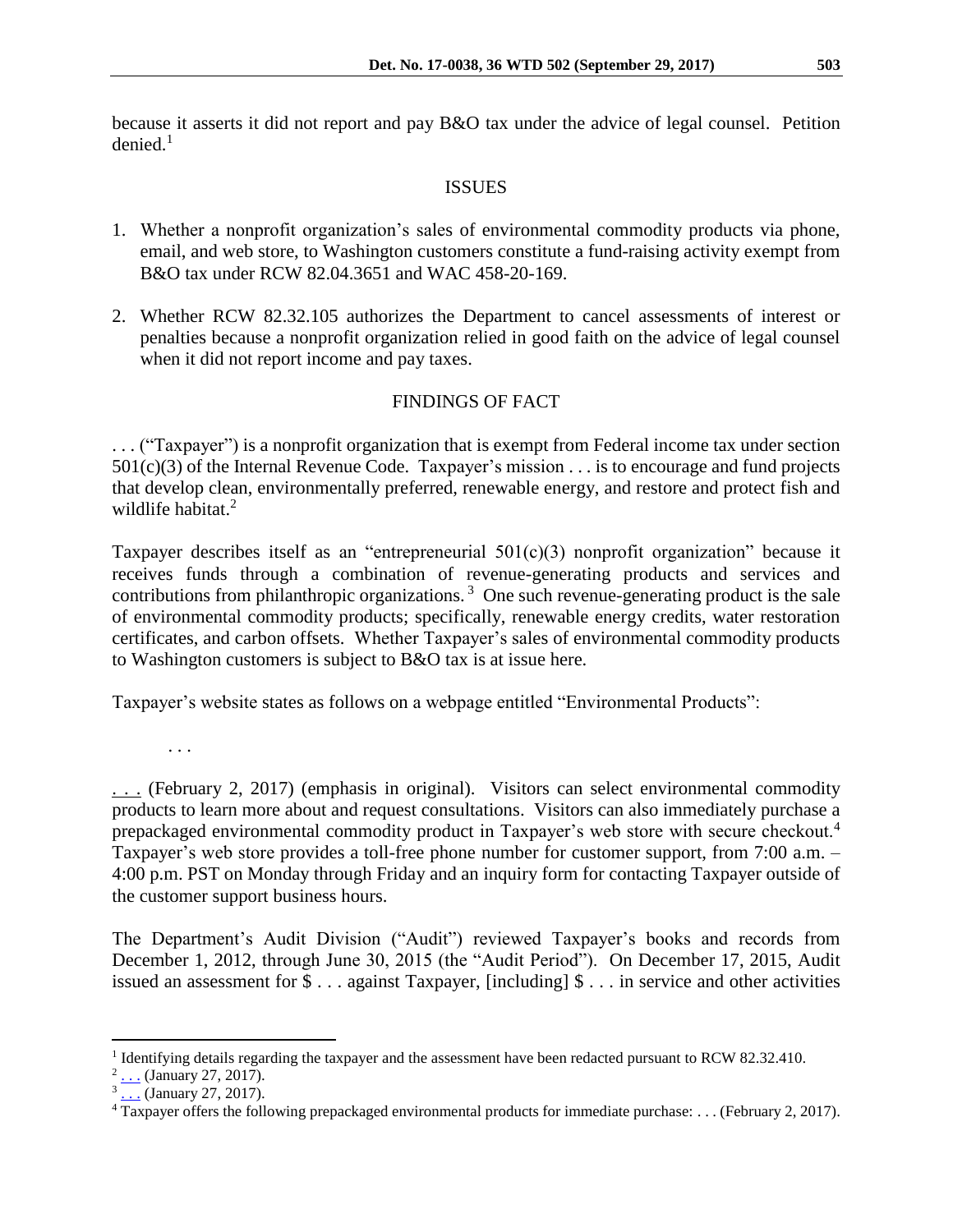B&O tax,  $\$\dots$  in interest,  $\$\dots$  in delinquent penalty, and  $\$\dots$  in 5% assessment penalty.<sup>5</sup> The entire tax assessment stems from Taxpayer's sales of environmental commodity products to Washington customers.

During the Audit Period, Taxpayer made sales of environmental commodity products to Washington customers in the following years and amounts: 2013 - \$ . . . ; 2014 - \$ . . . ; and 2015 - \$ . . . . Audit determined that these receipts were sufficient to establish economic nexus with Washington under WAC 458-20-19401 and calculated an apportionment percentage for each year (30% in 2013, 50% in 2014, and 49% in 2015). Then Audit multiplied the apportionment percentage by Taxpayer's total income from the sale of environmental commodity products (to determine sales of environmental commodity products attributed to Washington) and assessed service and other B&O tax on the environmental commodity products, along with interest, delinquent penalties, and the 5% assessment penalty.

Taxpayer appeals the assessment. Taxpayer asserts that its receipts from sales of environmental commodity products are exempt from B&O tax under RCW 82.04.3651 because they are amounts from fund-raising activities. Taxpayer states that it sells environmental commodity products to raise funds and support its mission; part of the receipts go to the renewable energy facility generating the products and part go to fund Taxpayer's other activities (renewable energy education, watershed restoration, and renewable energy innovation).

Further, Taxpayer seeks to distinguish its sale of environmental commodity products from the nonqualifying, fund-raising activities in WAC 458-20-169(5)(g). Taxpayer states in its Appeal Petition, in pertinent part, as follows:

Similar to the examples provided in WAC, the examples of nonqualifying fundraising activities all involve a place of business directly related to the fundraising activities being offered.

[Taxpayer] does not maintain a regular place of business within the state of Washington in which the sale, fulfillment, or customer service of environmental commodities (the activities subject to the audit) takes place. [Taxpayer] does not have any physical presence within the State of Washington with respect to the activities subject to the audit. Sales of environmental commodities are made through periodic phone and email solicitations, all of which are conducted [out-ofstate]. All business associated with the activities subject to the audit take place solely [out-of-state]. Therefore, the fundraising activities (the sale of environmental commodities) is a qualifying activity within the meaning of RCW 82.04.3651(3) and WAC 458-20-169(5)(g)(ii), and are exempt from B&O tax.

However, should we sustain the assessment of tax, Taxpayer asserts that we should cancel interest and penalties because Taxpayer relied in good faith on legal counsel in not reporting income and paying tax.

 $\overline{a}$  $\frac{5}{1}$ .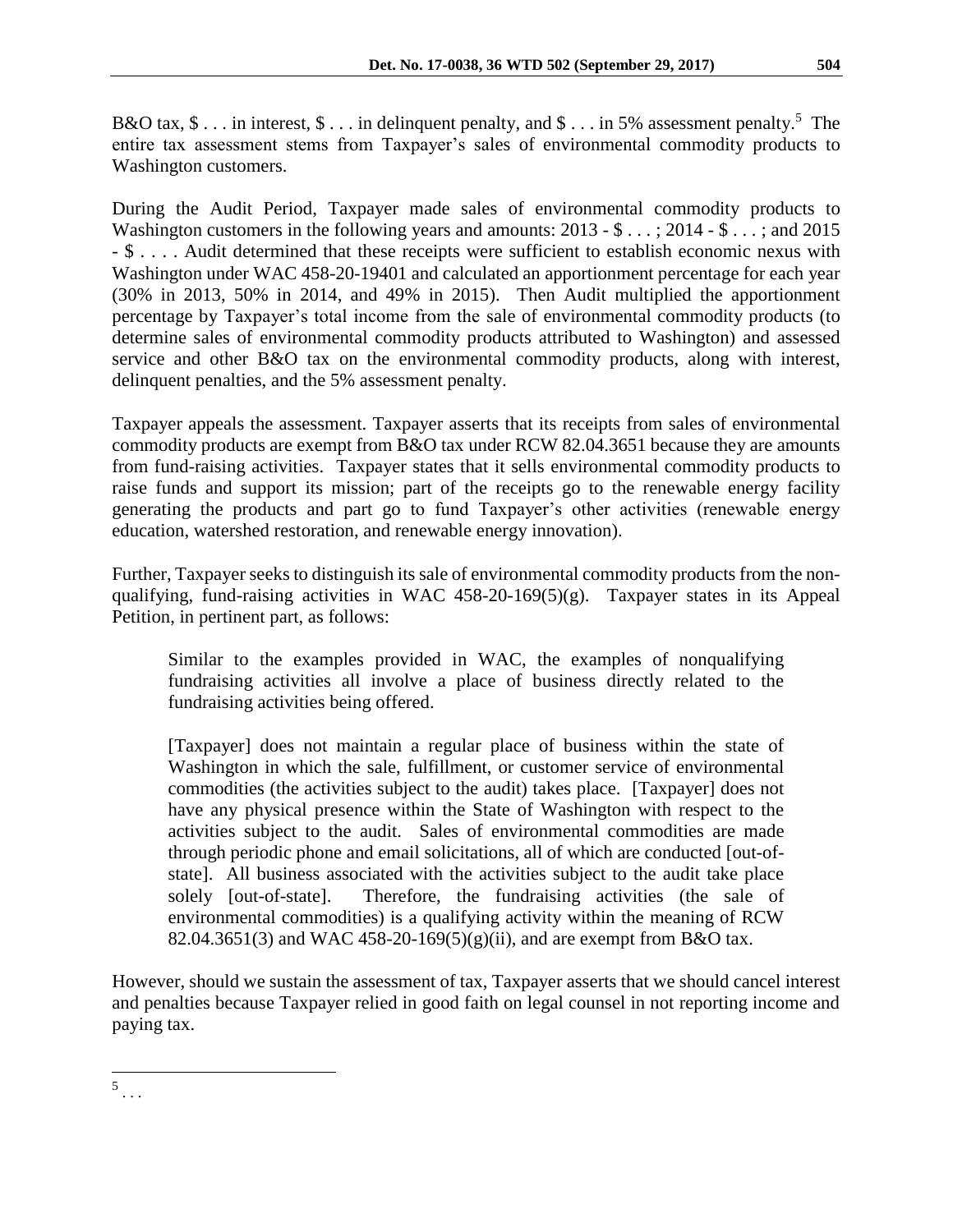# ANALYSIS

## B&O Tax

Washington levies and collects the B&O tax from every person that has substantial nexus with Washington "... for the act or privilege of engaging in business activities." RCW 82.04.220(1). "The tax is measured by the application of rates against value of product, gross proceeds of sales, or gross income of the business, as the case may be." *Id.*

Persons engaging in service and other activities are subject to a tax rate of 1.5%, applied against the gross income of the business. RCW 82.04.290(2). A person is classified (for tax purposes) as engaging in service and other activities when the business activity is not explicitly taxed under another (B&O) tax classification in Chapter 82.04 RCW. *Id.*

Here, Taxpayer sells environmental commodity products to Washington customers. This business activity is not explicitly taxed under a B&O tax classification in Chapter 82.04 RCW; therefore, it is subject to the service and other activities B&O tax unless a specific exemption applies. RCW 82.04.220.

As relevant here, RCW 82.04.3651 exempts certain amounts received by a nonprofit organization from "fund-raising activities" and reads, in pertinent part:

(1) This chapter does not apply to amounts received from fund-raising activities by nonprofit organizations, as defined in subsection (2) of this section, and libraries defined in RCW 27.12.010.

(2) As used in this section, a "nonprofit organization" means:

(a) An organization exempt from tax under section  $501(c)(3)$ , (4), or (10) of the federal internal revenue code  $(26 \text{ U.S.C. Sec. } 501 \text{ (c)}(3), (4), \text{ or } (10)$ ;

. . .

(3) As used in this section, the term "fund-raising activity" means soliciting or accepting contributions of money or other property involving the anticipated exchange of goods or services for money between the soliciting organization and the organization or person solicited, for the purpose of furthering the goals of the nonprofit organization. "Fund-raising activity" does not include the operation of a regular place of business in which sales are made during regular hours such as a bookstore, thrift shop, restaurant, or similar business or the operation of a regular place of business from which services are provided or performed during regular hours such as the provision of retail, personal, or professional services. The sale of used books, used videos, used sound recordings, or similar used information products in a library, as defined in RCW 27.12.010, is not the operation of a regular place of business for the purposes of this section, if the proceeds of the sales are used to support the library.

(Emphasis added.) To summarize, RCW 82.04.3651 sets forth two requirements in order to qualify for the nonprofit organization's fund-raising activity exemption: (1) The taxpayer must be a "nonprofit organization"; and (2) the amounts must be received from fund-raising activities.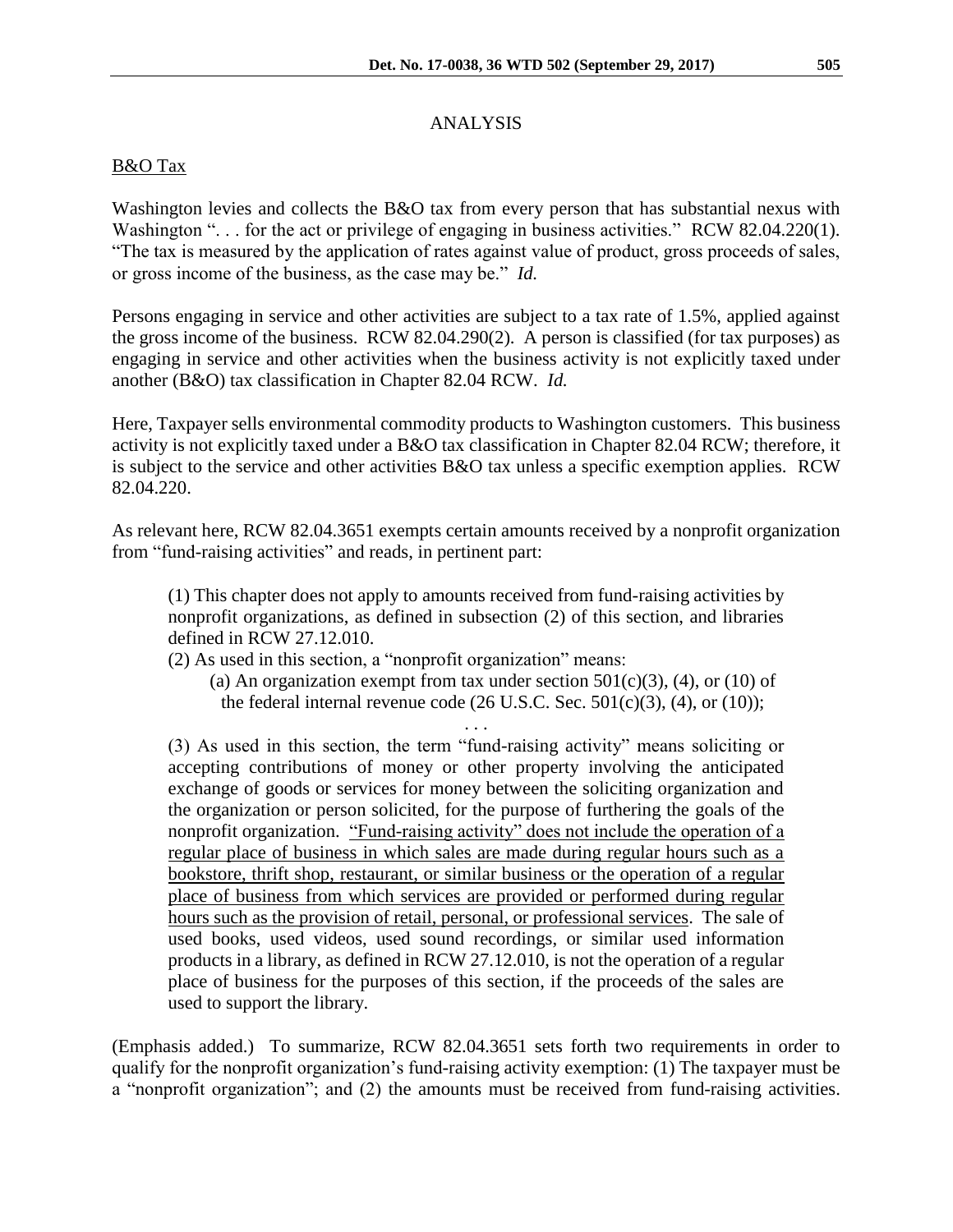Here, Taxpayer is a "nonprofit organization" because it is an organization exempt from Federal income tax under  $26$  U.S.C.  $\S501(c)(3)$ . At issue is whether its sales of environmental commodity products via phone, e-mail, and web store constitute a "fund-raising activity" under RCW 82.04.3651(3); specifically, whether Taxpayer operated a regular place of business – a nonqualifying activity – to sell the environmental commodity products.

WAC 458-20-169 is the Department's administrative rule on nonprofit organizations. It discusses the tax exemptions for a nonprofit organization's fund-raising activities and provides several examples to illustrate the application of the regular place of business exclusion from the definition of "fund-raising activity." In pertinent part, WAC 458-20-169(5)(g) reads as follows:

(iv) **Nonqualifying activities.** Fund-raising activity does not include the operation of a regular place of business in which services are provided or sales are made during regular hours such as a bookstore, thrift shop, restaurant, legal or health clinic, or similar business. It also does not include the operation of a regular place of business from which services are provided or performed during regular hours such as the provision of retail, personal, or professional services. A regular place of business and the regular hours of that business depend on the type of business being conducted.

. . . (B) A nonprofit organization that makes catalog sales throughout the year with a twenty-four hour telephone line for taking orders has a regular place of business at the location where the sales orders are processed and regular hours of twenty-four hours a day. Catalog sales are not exempt as fund-raising amounts even though the funds are raised for a nonprofit purpose.

(C) A nonprofit group organized as a community playhouse has three plays during the year at a leased theatre. The plays run for a total of six weeks and the group provides concessions at each of the performances. The playhouse has a regular place of business with regular hours for that type of business. The concessions are done at that regular place of business during regular hours. The concessions are not exempt as fund-raising activities even though amounts raised from the concessions may be used to further the nonprofit purpose of that group.

(D) A nonprofit student group, that raises money for scholarships and other educational needs, sets up an espresso stand that is open for two hours every morning during the school year. The espresso stand is a regular place of business with regular hours for that type of business. The money earned from the espresso stand is not exempt, even though the amounts are raised to further the student group's nonprofit purpose.

WAC 458-20-169(5)(g). These examples show that a wide variety of business operations can qualify as a regular place of business and, in order to determine whether a nonprofit organization operates a regular place of business, we consider the type of business. For example, a nonprofit organization taking catalog orders over the phone does not need a storefront business location – only a business location at which the nonprofit organization is able to receive telephone orders and process the orders during regular hours for catalog orders. WAC 458-20-169(5)(g)(B).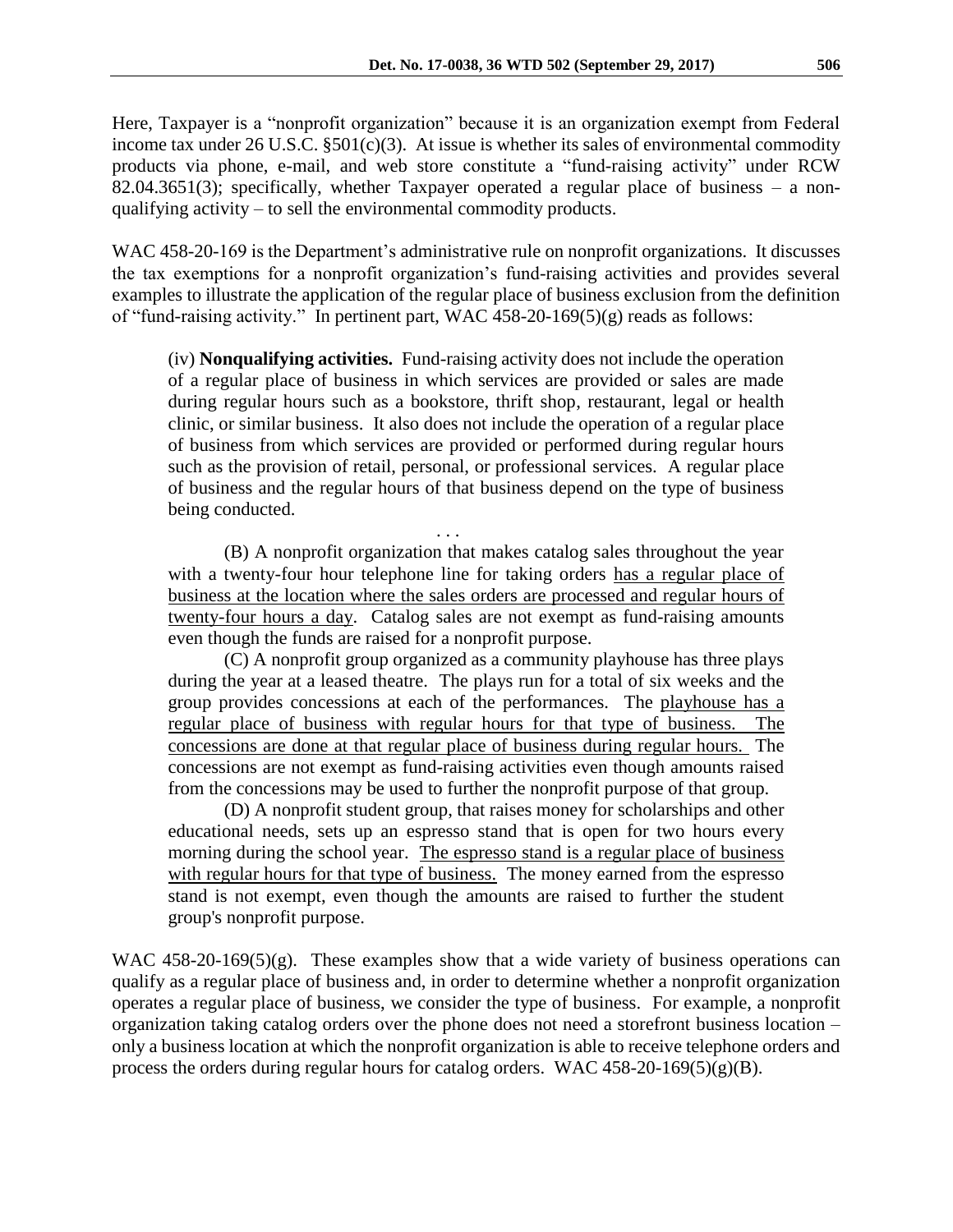Here, Taxpayer operates a web store to sell environmental commodity products and provides customer service via telephone and e-mail to support purchases of the environmental commodity products. Customers may purchase prepackaged environmental commodity products at any time in Taxpayer's web store. If a customer has questions or would like to purchase a custom package of environmental commodity products, the customer can request that one of Taxpayer's customer service representatives call or e-mail using an inquiry form or call a customer service representative during published regular business hours (Monday – Friday, 7 a.m. – 4 p.m. Pacific Time.). The ability to instantly purchase items in a web store, receive customer service during regular business hours, and request a written response to a purchase inquiry are all characteristics of a regular business in which sales are made during regular hours.

Taxpayer asserts that it was not operating a regular place of business in selling environmental commodity products because it did not have a location in Washington ". . . in which the sale, fulfillment, or customer service of environmental commodities [took] place." This assertion implies a requirement that a nonprofit organization's business operations must have a Washington location in order to be a regular place of business. However, neither RCW 82.04.3651 nor WAC 458-20-169 require or even reference the physical location of a nonprofit organization's regular place of business. The examples in WAC  $458-20-169(5)(g)$  make clear that we look to the type of business operations being conducted by the nonprofit organization to determine whether such an operation constitutes a regular place of business.

For the reasons explained above, we conclude that Taxpayer is operating a regular place of business with regular hours to sell environmental commodity products; therefore, Taxpayer's sales of environmental commodity products do not qualify as a fundraising activity that is exempt from B&O tax under RCW 82.04.3651. Accordingly, we sustain Audit's assessment of B&O tax.

#### Interest and Penalties

When the Department determines that a taxpayer has paid less tax than is properly due, the Department must assess the amount of underpaid tax along with interest. RCW 82.32.050(1). Similarly, the Department is required to assess a delinquent penalty when it has not received tax due by the due date and an assessment penalty where a taxpayer has substantially underpaid tax. RCW 82.32.090(1), (2). Tax is "substantially underpaid" when a taxpayer pays less than 80% of the tax due and the amount of the underpayment is at least \$1,000. RCW 82.32.090(2).

Here, Taxpayer did not pay any B&O tax during the Audit Period and Audit determined that Taxpayer should have paid \$ . . . in service and other activities B&O tax. Audit assessed interest on this tax in accordance with RCW 82.32.050(1), delinquent penalties in accordance with RCW 82.32.090(1), and an assessment penalty in accordance with RCW 82.32.090(2). Taxpayer requests we cancel assessments of interest and penalties because Taxpayer relied in good faith on legal counsel in not reporting income and paying tax.